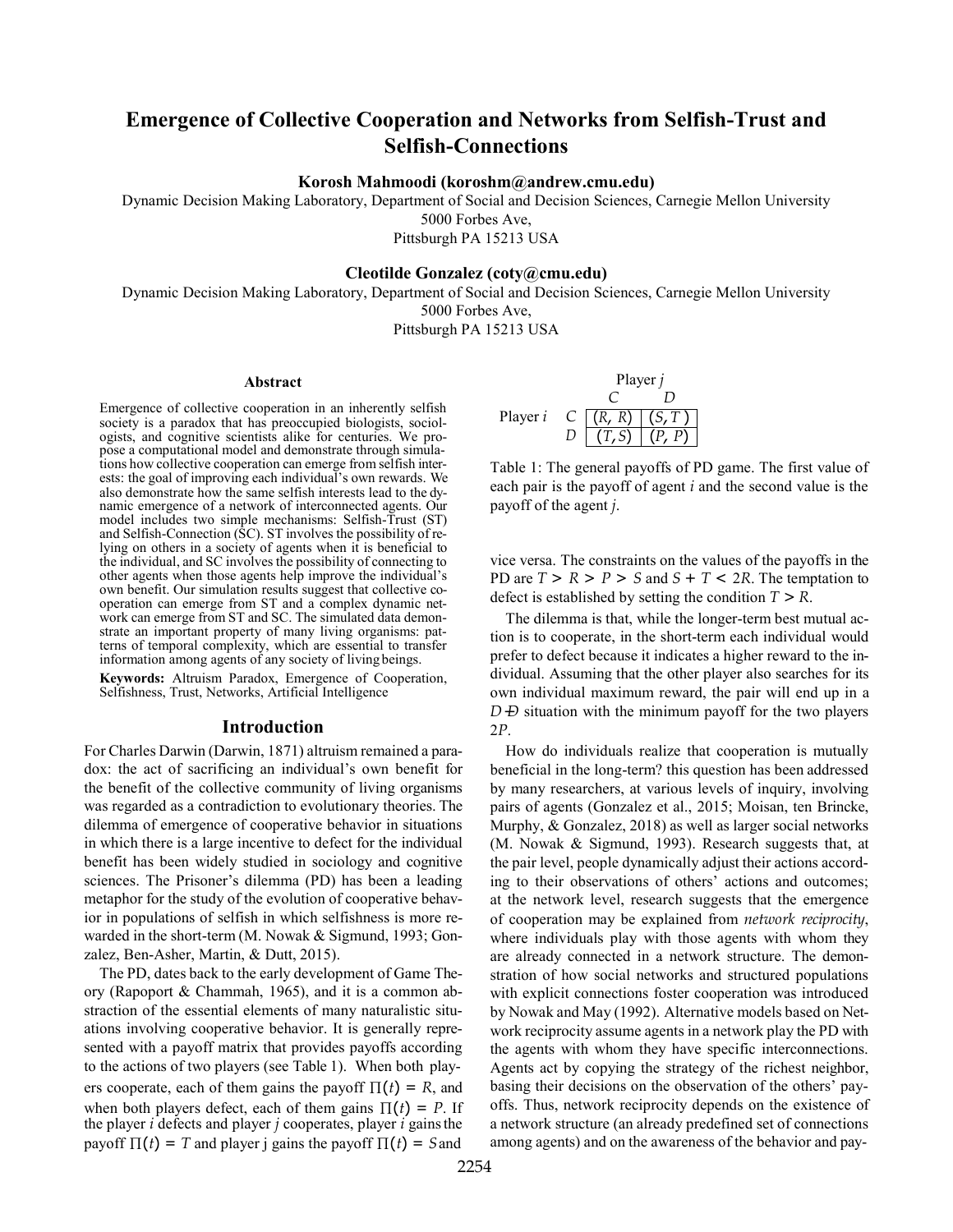offs of interconnected agents. Network reciprocity assumes that the evolution of cooperation is a function of the difference between the payoffs of the interacting agents.

Thus, past research assumes that the emergence of collective cooperation requires the observation of others' actions and/or outcomes and the existence of predefined connections among agents. Indeed, empirical work suggests that the emergence of cooperation depends on the level of information available to each agent (Martin, Gonzalez, Juvina, & Lebiere, 2014); and the less information about other agents exist, the more difficult, and perhaps the longer it takes, for cooperation to emerge (Martin et al., 2014; Rapoport & Chammah, 1965). However, other experiments suggest that humans do not consider others' payoffs when making their decisions, and that a network structure does not influence the final cooperative outcome (Fischbacher, Gächter, & Fehr, 2001). Indeed, in many aspects of life, we influence others through our choices and others' choices affect us, but we are not necessarily aware of the exact actions and rewards received by others affecting us. For example, when a member of society avoids air travel in order to reduce the individual's carbon footprint, he or she might not be able to observe whether others are reducing their air travel too, yet rely on decisions others make, influencing the community as a whole. It is thus, difficult to explain how behaviors can be self-perpetuating even when the source of influence is unknown (Martin et al., 2014).

In this research, we aim at advancing our understanding of the emergence of collective cooperation in the absence of explicit knowledge of others' actions and outcomes, and in the absence of an explicit predefined network structure that connects agents in a society. We introduce an algorithm (*Living Thing*, LT) to demonstrate that collective cooperation can emerge and survive between agents, out of selfishness (i.e., the individual's need to act on their own personal benefit), and in the absence of others' information (i.e., without a need to any predefined network). We aim at developing hypotheses that can help resolve social dilemmas that exist in the real world. For example, if we understand how collective cooperation emerges only from the decisions of each individual, we could propose solutions that reduce the dilemmas in social problems such as littering in public places or the lack of contributions to a reduction of *CO*<sup>2</sup> in the atmosphere (Martin et al., 2014).

A LT agent will act according to the reinforcement of its own past actions (Reinforcement Learning, RL), but it will rely on two mechanisms that may overwrite the agent's RL actions: Selfish-Trust (ST) and Selfish-Connection (SC). ST is a decision to follow or rely on other agent's decision expecting that it will improve the own agent's reward with respect to the agent's own previous payoff. ST is expected to turn the initially defector agents to agents that cooperate most of the time. SC is a mechanism that helps agents learn who to play with: agents increase the propensity of playing with the same other agent if the payoff received after playing with that other agent is higher than the agent's own previous payoff.

Past models of network formation rely on a concept of preferential attachment (PA) (Barabási & Albert, 1999), which uses rules according to which an agent would have a higher chance of linking with other agents that already have many links (i.e., high reputation nodes). In contrast, LT demonstrates that such propensities to connect to other agents emerge dynamically, according to the experienced benefits that the other agent brings to the individual's own benefit (SC).

We carry an analysis of the emergence of cooperation from these mechanisms. The simulation results hint at how to explain emergent collective cooperation from individual selfish interests. An important hypothesis emerging from this work is that cooperation can emerge and survive out of the selfishness of agents even when there are no specific awareness of outcomes of other agents, and that a network structure can emerge dynamically from the connections guided by self individual interests.

# **Living Thing (LT) Algorithm**

Figure 1 shows one-time cycle of the LT algorithm from the perspective of one of the agents, agent *i*, but every step is executed for agent *j* simultaneously. In Step 1, a pair of randomly selected agents *i* and *j* "agree" to play. Only one pair of agents is selected at each time cycle. The following are general notations in the algorithm: *Vi* is the decision of the agent to Cooperate (*C*) or Defect (*D*); *r* represents a random number in the interval [0 1] which should be generated whenever it is called in the algorithm;  $\Delta$  is a positive number that represents an increase in three possible cumulative tendencies: to play *C* or *D*, to trust the paired agent or not, or to play again with a previous agent. These cumulative tendencies increase by  $\Delta$  when the benefit of the agent *i* changes with respect to its previous benefit and if there is no change then we set  $\Delta = 0$  which means no change happens in the system.  $\Delta$ , in general, can be a function of the difference between two past payoffs of the agent and it can be different for different cumulative tendencies, but it does not change the general results presented later (the form of sensitivity to payoffs is important when two systems interact with each other which is out of scope of this paper).

The following steps are executed in each time *t* of the algorithm:

### **Pairing Agents (1)**

Agent *i* and agent *j* get picked randomly. Agent *i* at time *t* has the propensity  $P_{ii}(t) = M_{ii}(t)/\sum_k M_{ik}(t)$  to play with agent  $j. 0 < P_{ij}(t) < 1. M_{ij}(t)$  is cumulative tendency for agent *i* to pick agent *j* to play at time *t*. This cumulative tendency changes at step 7 according to the last two payoffs received by agent *i*.

At the same time, agent *j* has a propensity  $P_{ji}(t)$  =  $M_{ii}(t)$  /  $\Sigma_k M_{ik}(t)$  to play with agent *i*.  $0 < P_{ii}(t) < 1$ . Two agents *i* and *j* pair-up if two random numbers,  $0 < r_1 < 1$  and  $0 < r_2 < 1$ , satisfy inequalities  $r_1 < P_i$  *j*(*t*) and  $r_2 < P_i$  *j*(*t*).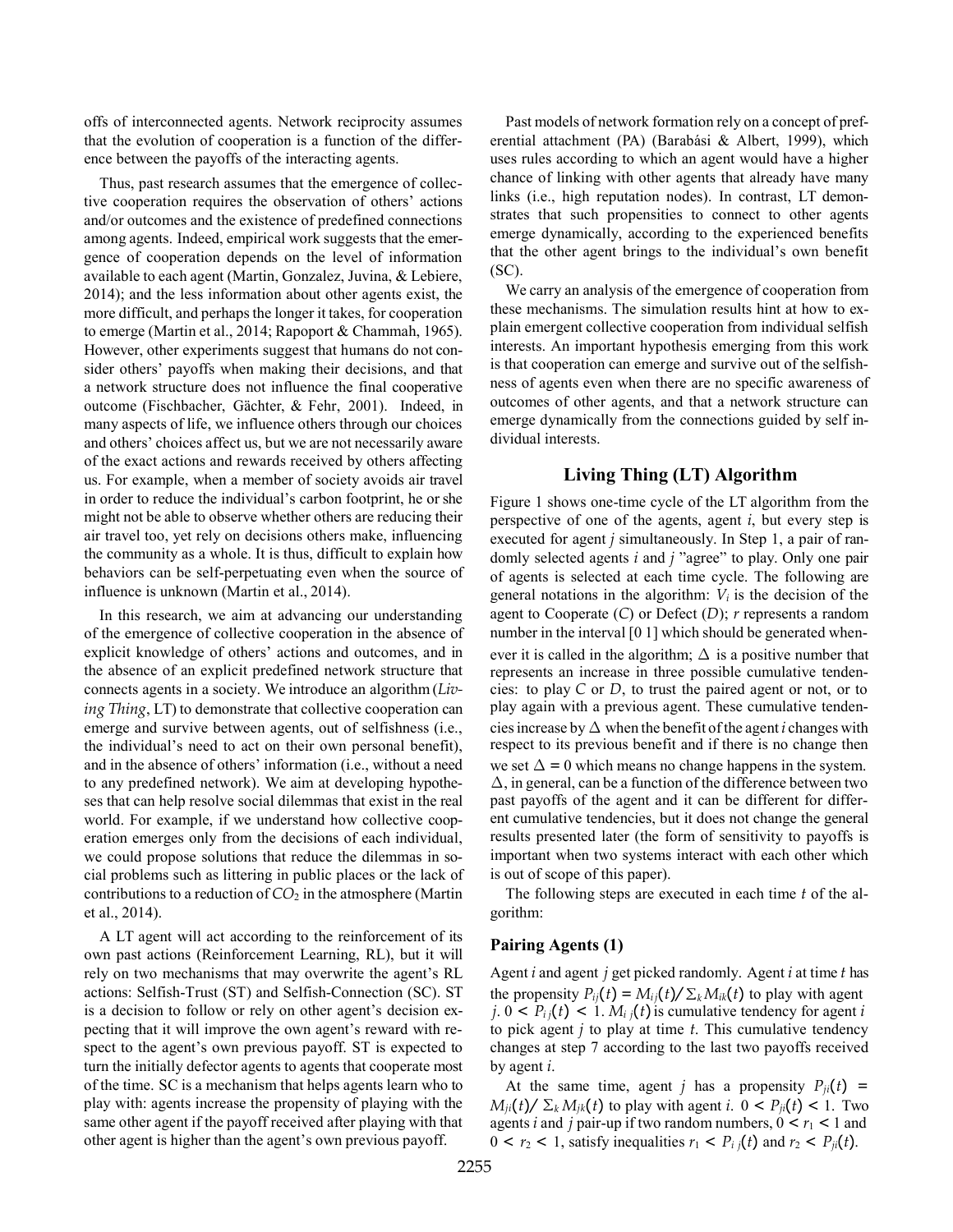

Figure 1: Flowchart of the LT algorithm. "Y" and "N" letters represent "Yes" and "No", respectively.

Otherwise another two agents are randomly selected in each time *t*.

### **Reinforcement Learning (RL) (2)**

Agent *i* initially selects an action by reinforcement learning (RL): This agent has the propensity  $PRLC_i$  *j*(*t*) =  $RLC<sub>i</sub>(t)/(RLC<sub>i</sub>(t)+RLD<sub>i</sub>(t))$  to pick *C* and has the propen- $\frac{1}{2}$  sity  $\frac{PRLD_i(t)}{t} = RLD_i(t)/(RLC_i(t) + RLD_i(t))$  to pick *D* as it's next potential decision.

 $RLC_{i}$  *(t)* and  $RLD_{i}$  *j(t)* are cumulative tendencies for agent *i* playing with agent *j*, at time *t*, for choice *C* or *D*, respectively. These cumulative tendencies change at step 6 based on the last two payoffs of agent *i*.

To select the action, a random number *r* gets picked and if  $r < PRLC<sub>i</sub>$ ; (*t*) then it's next decision will be *C* otherwise will be *D*. The same process applies for agent *j*.

# **Selfish-Trust (ST) (3)**

Instead of executing the decision determined by RL in Step 2, agent *i* has a chance to trust the decision made by agent *j*  made using RL in Step 2, and with whom agent *i* is paired with. The propensity that agent *i* relies on the decision of agent *j* is:  $PST_{ij}(t) = ST_{ij}(t)/(ST_{ij}(t) + RL_{ij}(t))$ .  $ST_{ij}(t)$  and  $RL_{ii}(t)$  are cumulative tendencies for agent *i* to execute its

choice based on ST from agent *j*, at time *t*, or to execute its choice based on RL respectively. These cumulative tendencies update in step 5 based on the last two payoffs of agent *i*. Again, if a random number *r* is less than  $PST_i f(t)$  then ST happens.

### **Evaluating Own Payoffs (4)**

*i* in trial  $t - 1$ . In the flowchart we showed this quantity as  $\Pi_{ik}(\tilde{t} \rightarrow)$ , where agent (*k*) is the agent that played with agent changes in its accumulative tendencies: δ∏<sub>*ijk*</sub>(*t*) = ∏<sub>*ij*</sub>(*t*) = At time *t* agent *i* after executing its *C* or *D* action while playing the PD game with agent *j*, receives the payoff  $\prod_i f_i$ . The last two payoffs of the agent *i* are used to determine the δ∏.

### **Update of cumulative tendency of ST or RL (5)**

and *j*, change to  $ST_{ij} + \Delta$  and  $RL_{ij} = \Delta$ . The same happens for If agent *i* used ST and after playing with agent *j* its payoff is higher than its previous payoff,  $\delta \prod_{i} j_k(t) > 0$ , then the accumulative tendencies  $ST_{ij}$  and  $RL_{ij}$ , for the next time agent *i* agent *j*.

Similarly, if agent *i* used RL and after playing with agent *j* its payoff is higher than its previous payoff,  $\delta \prod_{i} i_k(t) > 0$ , then the accumulative tendencies  $RL_{i,j}$  and  $ST_{i,j}$ , for the next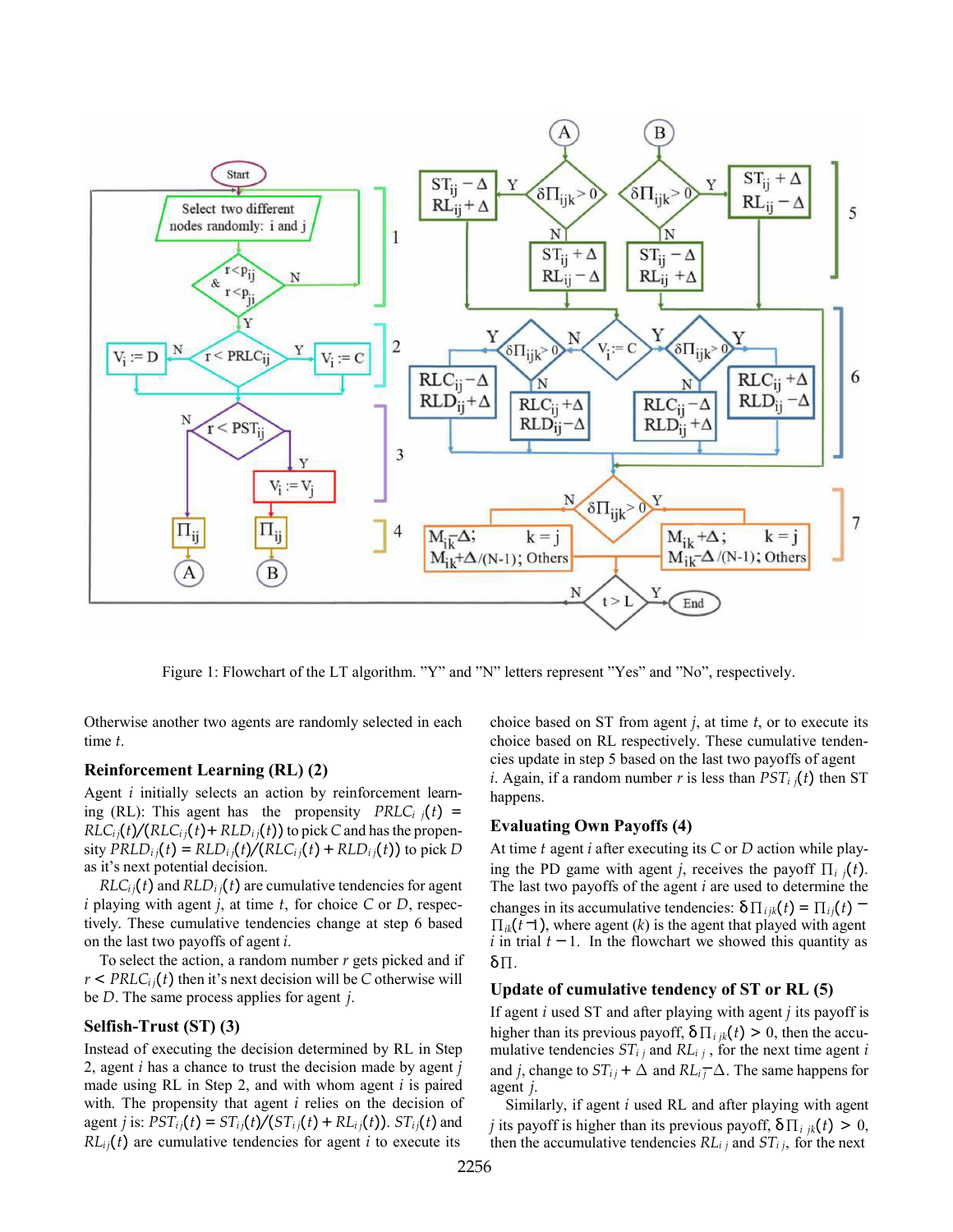Player *i C D* Player *j C D* (1*,*1) (0*,*1*.*9) (1*.*9*,*0) (0*,*0)

Table 2: The payoffs of PD game used in the simulations. The first value of each pair is the payoff of agent *i* and the second value is the payoff of its pair, agent *j*.

 $\frac{d}{dt}$  *t* and *j* pair up, change to  $RL_{i,j} + \Delta$  and  $ST_{i,j} \rightarrow \Delta$ . The same happens for agent *j*.

**Update of cumulative tendency to choose** *C* **or** *D* **(6)**

Step 6 is only active if the agent decided to use RL is step 3. If agent *i* played with agent *j* and received a payoff higher than its previous payoff,  $\delta \prod_{i} f_k(t) > 0$ , and this happened because agent *i* played *C*, then the accumulative tendencies *RLCij* and  $RLD_i$  *j*, for the next time agent *i* and *j* pair up, change to  $RLC_{ij}$  +  $\Delta$  and  $RLD_{ij}$  +  $\Delta$ . If the increase happened because agent *i* played *D*, then the accumulative tendencies  $RLD<sub>i</sub>$  and  $RLC<sub>i j</sub>$ , for the next time agent *i* and *j* pair up, change to  $RLD_{ij}$  +  $\Delta$  and  $RLC_{ij}$  −  $\Delta$ . The same happens for agent *j*.

# **Selfish-Connection (SC) (7)**

mulative tendencies increases to  $M_{il} + \Delta/(\overline{N} \cdot 1)$ ,  $l = j$ . The agent *j*,  $M_i$  *j*, decreases to  $M_i$  *j* ∆ and for the rest of the cu- $\frac{d}{dx}$  *−*  $\frac{d}{dx}$  *−*  $\frac{d}{dx}$  *−*  $\frac{d}{dx}$  *−*  $\frac{d}{dx}$  *−*  $\frac{d}{dx}$  *−*  $\frac{d}{dx}$  *−*  $\frac{d}{dx}$  *−*  $\frac{d}{dx}$  *−*  $\frac{d}{dx}$  *−*  $\frac{d}{dx}$  *−*  $\frac{d}{dx}$  *−*  $\frac{d}{dx}$  *−*  $\frac{d}{dx}$  *−*  $\frac{d}{dx}$  *−*  $\frac{d}{dx}$  In this step the cumulative tendency to play with a specific agent changes. If agent *i*, after playing with agent *j*, receives higher benefit with respect to its previous payoff,  $\delta \prod_{i} f_{ik}(t) > 0$ , then the cumulative tendency of pairing with agent *j*,  $M_{ij}$ , increases to  $M_{ij}$  +  $\Delta$  and for the rest of the cu- $\delta \prod_{i} f_{ik}(t)$  < 0, then the cumulative tendency of pairing with same happens for agent *j*.

#### **Simulation Methods**

We studied a system with  $N = 100$  agents. Initially all the agents are defectors, have payoff of zero, have more chance to stay as defector;  $RLC_{ij}(0) = 1$ ,  $RLD_{ij}(0) = 99$ , have more chance to use RL over ST;  $ST_i$   $_j(0) = 1$ ,  $RL_i$   $_j(0) = 99$ , and have equal chance to pair up with other agents;  $M_{ij}(0) = 100$ . We set  $\Delta = 10$ .  $\Delta$  is the property of the system and shows the sensitivity of the agent to the feedback from its two last payoffs. Smaller ∆ decreases the rate of reaching to cooperation but doesn't change the dynamical properties of the system. The payoffs matrix used has the values shown in Table 2 as suggested by Gintis (2009):  $R = 1$ ,  $P = 0$  and  $S = 0$ . So, the maximal possible value of *T* is 2. We selected the value *T* = 1*.*9, which gives a very strong incentive todefect.

#### **Results**

#### **Emergence of Cooperation from ST**

Here we show that simple mechanism of ST can lead agents who play PD game (which has a high tendency to defect) toward cooperation. Figure 2 shows the proportion of cooperation in simulations that rely only on the RL mechanism (blue curve) compared to the emergence of cooperation when the simulations rely on the additional ST mechanism.



Figure 2: Top panel: the orange curve is the ratio of Cooperators vs. time for  $N = 100$  agents, randomly paired up to play PD game and used ST (steps 7 in LT algorithm inactive) for updates of the strategy and cumulative tendencies. The blue curve is the ratio of cooperators for  $N = 100$  agents, randomly paired up to play PD game and just used RL for the decision making process (steps 3 and 7 in LT algorithm inactive). Bottom panel: emergence and evolution of the probability of trust of unit 1 the other 9 agents in a system with 10 agents, used ST to update their strategies and cumulative tendencies. The thicker, black curve in this figure is the average of all the nine probabilities of trust

The blue curve in the top panel of Figure 2 shows the time evolution of the ratio of cooperators when RL is the only mechanism that agents use to update their strategy (steps 3 and 7 are inactive).

dynamic equilibrium after about  $2 \times 10^6$  and sustained around The orange curve in the top panel of Figure 2 shows the emergence of cooperation between agents when at any trial two of them (out of 100) paired up randomly and used ST (steps 7 in LT algorithm inactive) to update their strategy (*C*  or *D*) and their cumulative tendencies. The system reached its the average ratio of cooperation of 0.9.

This shows the effect of ST on improving the level of cooperation compared to only RL. In the absence of ST the ratio of cooperators fluctuates around 0.3 which means the majority of agents are defectors.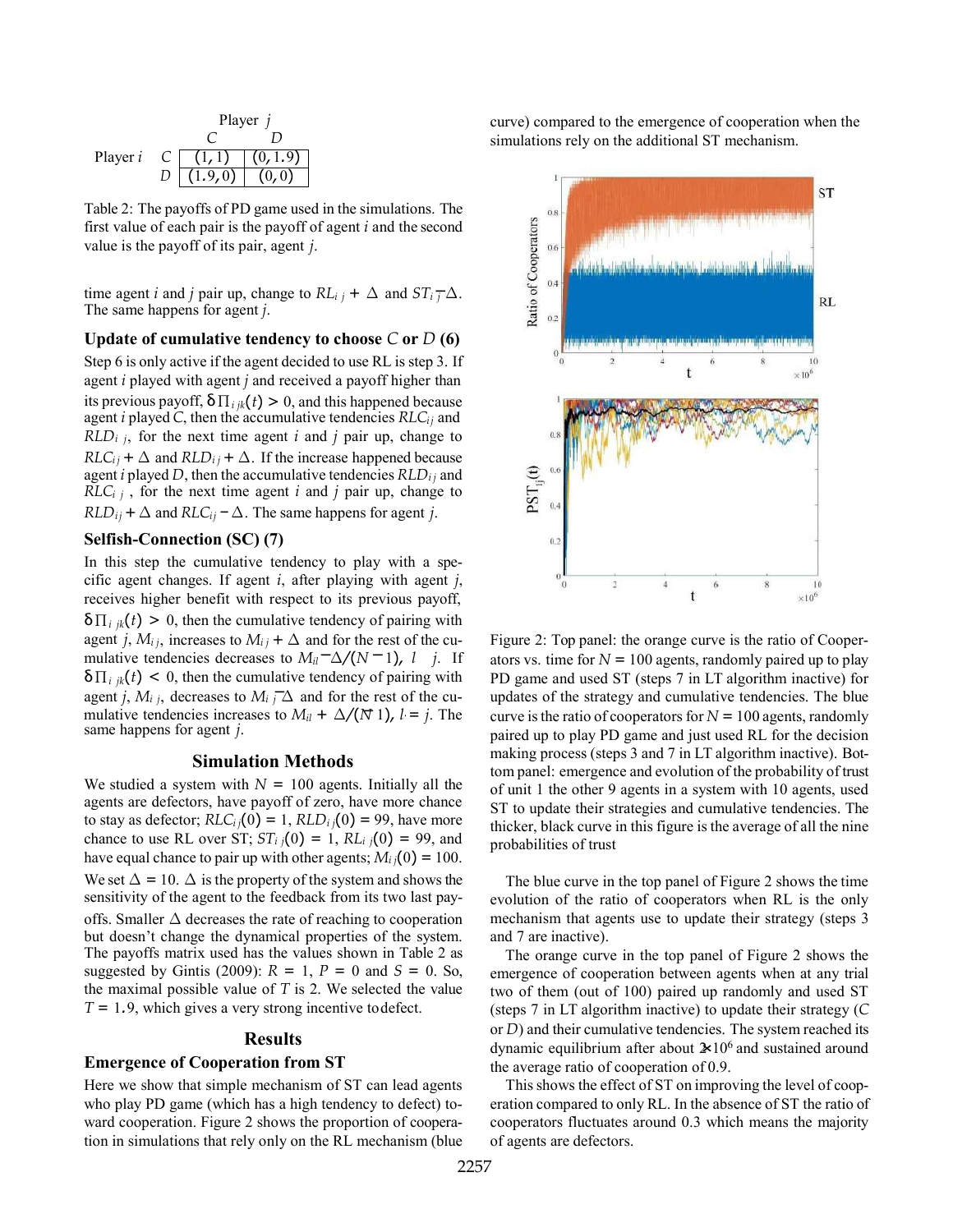The nine curves in the bottom panel of Figure 2 are the chances that one of the agents might trust others in a system with 10 agents. The thicker, black curve is the average of the STs between agent 1 and the other nine agents. The chances of ST increased and sustained to about 0.9. This means that the agent learns that ST has benefit for it (and for the whole society). The payoff of the individual is not shown here because it is proportional to the level of cooperation: more cooperation results in more payoff for individual agent and for the emerged group. In conclusion, cooperation emerges and survives because ST lets the strategies to spread between the agents, if it benefits them individually.

# **Emergence of Complexity over time**

The analysis of the fluctuations of a time series gives us a measure for the complexity of the system. We define the events in the time series as the times the time series crosses its mean value. The distribution of the time intervals between the two consecutive events is of interest (Figure 3).



Figure 3: Demonstration of defining events in a time series. The blue curve is a zoomed in part of the Ratio of Cooperators' time series (as an example) and the horizontal red line is its mean value. Whenever the time series crosses the mean value is defined as an event. The distribution of the time intervals between two consecutive events gives a measure for the complexity of the system (complexity index  $\mu$ ).

We collect all the time intervals between two consecutive events (τ's) and evaluate the probability density function (PDF)  $\psi(\tau)$ . If the resulting distribution is Poisson then the dynamic of the system is random and obeys ordinary statistics. But, if the PDF is a power law;  $\psi(\tau) \propto 1/\tau^{\mu}$ , then the dynamics falls in the category of the complex systems, for example, the dynamics of the brain. The parameter  $\mu$ , the slope of the Inverse power law in a log-log plot, is a measure for the complexity of the time series: when  $\mu > 3$  then the system is ordinary while for  $1 < \mu < 3$  there is Ergodicity Breaking and the system does not obey ordinary statistics.

Temporal criticality is crucial for transfer of information between two intelligence systems (Aquino, Bologna, West, & Grigolini, 2011). To measure the complexity index  $\mu$  of

the time series of the ratio of cooperators on the four cases of emergence of cooperation (top panelsin Figure 2 and Fig $ure 6)$ , we studied their fluctuations in the asymptotic regime  $(t > 5 \times 10^6)$  around their mean value.

Figure 4 shows that the time series of the ratio of cooperators for both cases where agents used ST or just used RL, time series of top panel in Figure 2, have inverse power law PDF with the same complexity index of  $\mu = 1.3$  (which falls in the interval  $1 \lt \mu \lt 3$ ). The difference is that the linear part of the distribution for the first case, where ST exists, is extended toward larger τ's which means the system is more complex respect to the latter case.



Figure 4: The PDF of the time intervals between the two consecutive events of the time series of Figure 2 (in log-log scale).

Figure 5 shows the PDFs of the time series of the ratio of cooperators for the cases where agents are using ST SC (LT) or RL SC for their evolution, top panel in Figure 6. Both cases have an inverse power law PDF. The PDF of the first case where ST and SC are both active shows very extended linear part with complexity index of  $\mu = 1.73$ . This complexity is similar to that of the time series of the living things (Allegrini, Paradisi, Menicucci, & Gemignani, 2010).

On the other hand, the complexity of the second case is similar to the system where agents were using just RL (blue curve of Figure 5). This means that SC could increase the complexity of the system where ST was already in action.

#### **Emergence of connections with other agents**

In this section we add another level of learning to ST by letting the agent to find the agents which playing with them increases its payoff respect to its previous payoff ( all sections of the LT algorithm active). The aim is to show that a dynamic complex network emerges naturally and from the ST and SC mechanisms of the LT model.

The blue curve in the top panel of Figure 6 is the ratio of cooperators when SC is added to RL (section 3 of the LT algorithm inactive). The blue curves in the top panels of Figure 2 and Figure 6 are very similar, which means that adding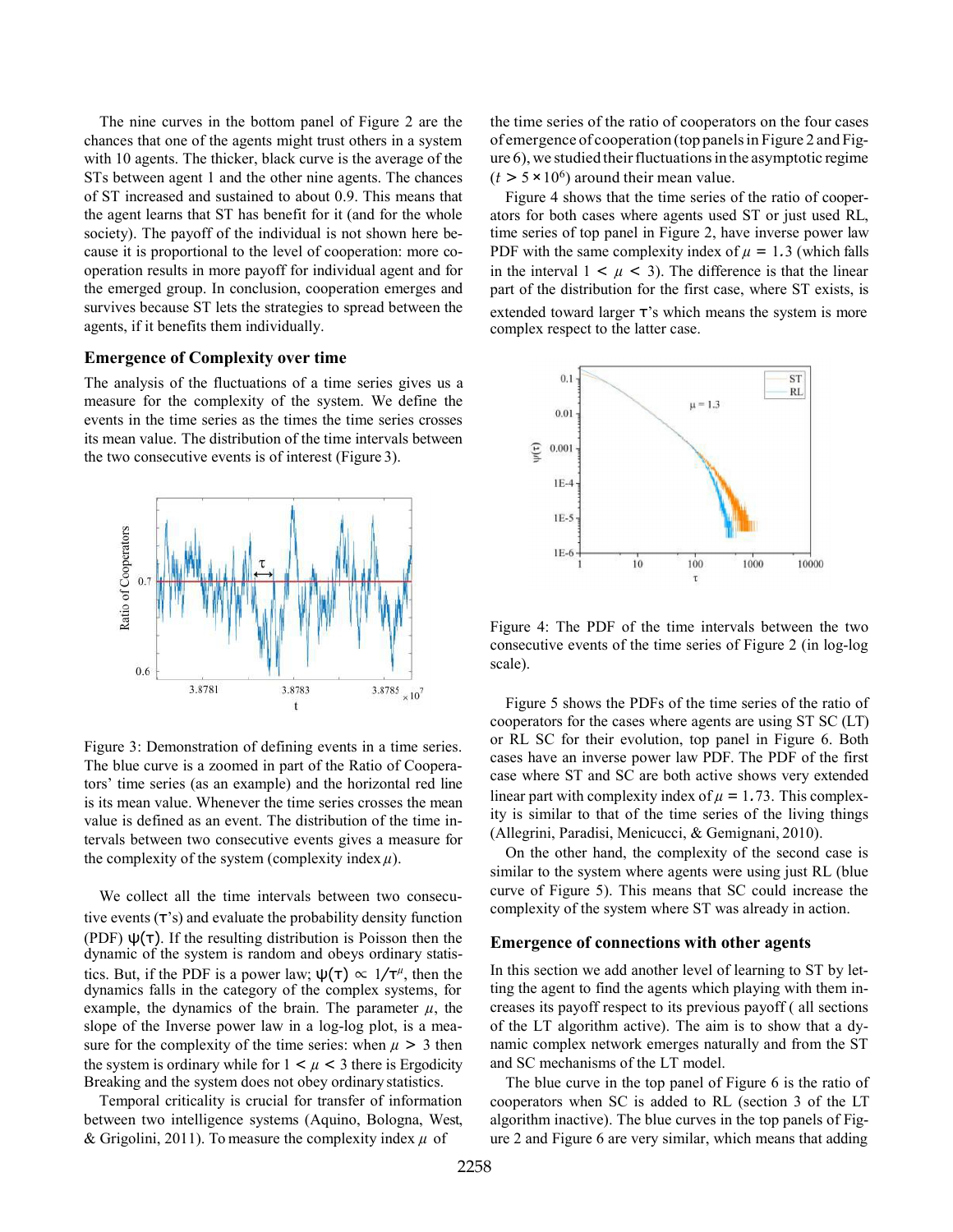

Figure 5: The PDF of the time intervals between the two consecutive events of the time series of Figure 6 (in log-log scale).

the ability to the agents to select their partner is not favoring cooperation when ST is inactive. The reason is that only when ST is active the level of cooperation between the agents increases and because of mutual benefit, which is stable, an agent can rank the links by changing the chance of playing with other agents based on the increase on its last two payoffs.

To illustrate this, we plot the chances of an agent (called agent 1) to trust the other 9 agents using LT algorithm in the bottom panel of Figure 6. This figure shows that the agent trusts some of the agents more than others, most of the time, and only from time to time it trusts other agents. But later on, the agent starts to trust some agents most of the time. The thicker, black curve in this figure is the chance that the agent ( 1) connects to the agent corresponding to the purple curve. The similarities between the red and purple curves show that the agent 1 learns to connect with the agent which it is most trusting, most of the time. The preferential connections here are dynamic and are based on the perception of the benefit that an agent receives from the other agents. This process creates connections among agents that are dynamic. Some connections become stronger and others become weaker according to the SC mechanism.

Figure 7 demonstrates the chance of a random agent (represented by a dot in the center) pairing with the other 99 agents at two different times:  $t = 10^2$  (top panel) and  $10^6$  (bottom panel). The thickness of the lines represents the chance of the pairings. At  $t = 10^2$ , we observe an almost uniform distribution of the probability of the connections of an agent to the others (top panel); but later, the agent learned to prefer to connect to some partners more than to others (bottompanel).

Figure 8 shows the probability density function of the pairings for all the agents in Figure 7 (bottom panel). This distribution, plotted in a log-log scale, shows an inverse power law  $\propto 1/P^{\beta}$  with complexity index of  $\beta = 1.3$ , rather than having a Poisson distribution, showing that the emerged network is



Figure 6: Top panel: orange curve: the ratio of Cooperators vs. time for  $N = 100$  agents which in addition to ST they use SC to pick their partner to play PD game ( all sections of the LT algorithm active). The Blue curve is the ratio of cooperators, paired using SC, but updated their strategies only with RL (section 3 of the LT algorithm inactive). Bottom panel: emergence and evolution of trust of unit 1 the other 9 agents in a system with 10 agents using the LT algorithm (ST SC) to update their strategies and cumulative tendencies. The thicker, black curve in this figure is the chance of agent 1 to play with the agent which is most trusting (the purple curve close to 1).

complex.

# **Discussion and Implications of Results**

The novelty of the LT algorithm is the demonstration of how collective behavior can emerge from Selfish Trust and how a network can emerge from Selfish connections; in the absence of an explicit a-priory network structure, and in the absence of explicit awareness of others' outcomes. LT uses ST that adapts to increase or decrease the chance that agent *i* will trust the strategy of agent *j*, if that strategy is beneficial or detrimental for agent *i* itself. LT also uses SC that adapts to increase or decrease the chance of agent *i* to connect to agent *j*, if agent *j* has contributed or not to the own benefit of agent *i*. This means that selfishness of agent *i* is used as the main learning incentive: If the payoff of the agent *i* increased with respect to its previous payoff then it will increase the likelihood of repeating its last action. This control of the dynamics is internal and emergent according to the self-interest of the